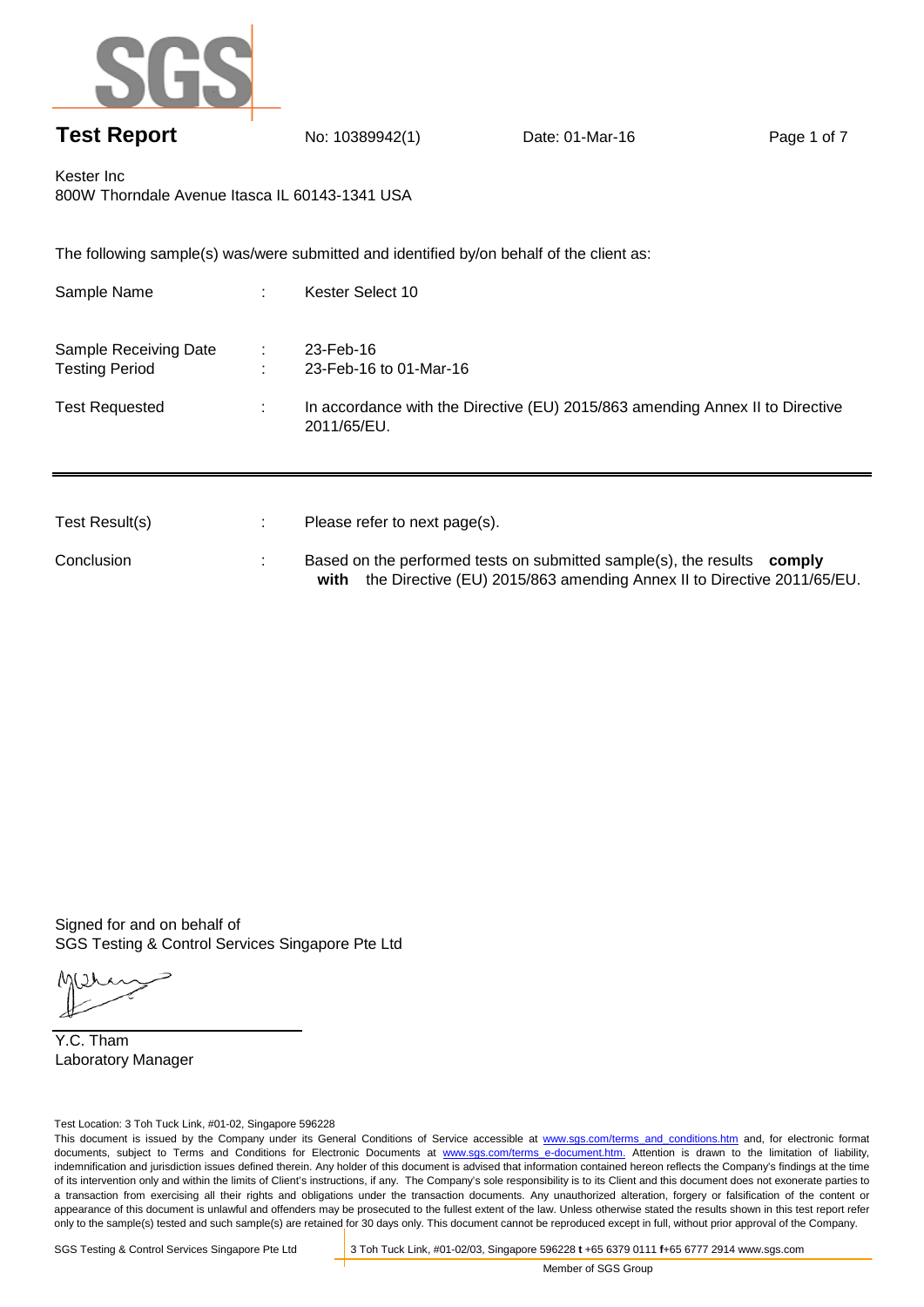

# **Test Report** No: 10389942(1) Date: 01-Mar-16 Page 2 of 7

#### **Test Result(s):**

Sample Description : Colorless liquid

| Test Item(s):                | Unit  | <b>Method</b>                                                                                | <b>Results</b> | <b>MDL</b>     | <b>RoHS Limit</b>        |
|------------------------------|-------|----------------------------------------------------------------------------------------------|----------------|----------------|--------------------------|
| Cadmium(Cd)                  | mg/kg | With reference to IEC62321-5<br>:2013. Analysis was performed<br>by ICP/AES                  | n.d.           | $\overline{2}$ | 100                      |
| Lead (Pb)                    | mg/kg | With reference to IEC62321-5<br>:2013. Analysis was performed<br>by ICP/AES                  | n.d.           | $\overline{2}$ | 1000                     |
| Mercury (Hg)                 | mg/kg | With reference to IEC62321-4<br>:2013. Analysis was performed<br>by ICP/AES                  | n.d.           | $\overline{2}$ | 1000                     |
| Hexavalent Chromium (Cr(VI)) | mg/kg | With reference to IEC62321,<br>Ed1:2008. Analysis was<br>performed by UV/Vis<br>Spectrometry | n.d.           | $\overline{2}$ | 1000                     |
| <b>Sum of PBBs</b>           | mg/kg |                                                                                              | n.d.           | $\blacksquare$ | 1000                     |
| Monobromobiphenyl            | mg/kg |                                                                                              | n.d.           | $\overline{5}$ |                          |
| Dibromobiphenyl              | mg/kg |                                                                                              | n.d.           | $\overline{5}$ | $\blacksquare$           |
| Tribromobiphenyl             | mg/kg |                                                                                              | n.d.           | $\overline{5}$ |                          |
| Tetrabromobiphenyl           | mg/kg |                                                                                              | n.d.           | $\overline{5}$ |                          |
| Hexabromobiphenyl            | mg/kg |                                                                                              | n.d.           | $\overline{5}$ |                          |
| Pentabromobiphenyl           | mg/kg |                                                                                              | n.d.           | $\overline{5}$ |                          |
| Heptabromobiphenyl           | mg/kg |                                                                                              | n.d.           | $\overline{5}$ |                          |
| Octabromobiphenyl            | mg/kg |                                                                                              | n.d.           | 5              | $\blacksquare$           |
| Nonabromobiphenyl            | mg/kg | With reference to IEC62321-6                                                                 | n.d.           | 5              | $\overline{\phantom{a}}$ |
| Decabromobiphenyl            | mg/kg | :2015. Analysis was performed<br>by GC/MS                                                    | n.d.           | 5              |                          |
| <b>Sum of PBDEs</b>          | mg/kg |                                                                                              | <u>n.d.</u>    |                | 1000                     |
| Monobromodiphenyl ether      | mg/kg |                                                                                              | n.d.           | 5              |                          |
| Dibromodiphenyl ether        | mg/kg |                                                                                              | n.d.           | $\overline{5}$ |                          |
| Tribromodiphenyl ether       | mg/kg |                                                                                              | n.d.           | $\overline{5}$ |                          |
| Tetrabromodiphenyl ether     | mg/kg |                                                                                              | n.d.           | $\overline{5}$ |                          |
| Pentabromodiphenyl ether     | mg/kg |                                                                                              | n.d.           | 5              | ÷                        |
| Hexabromodiphenyl ether      | mg/kg |                                                                                              | n.d.           | $\overline{5}$ | ٠.                       |
| Heptabromodiphenyl ether     | mg/kg |                                                                                              | n.d.           | 5              |                          |
| Octabromodiphenyl ether      | mg/kg |                                                                                              | n.d.           | $\overline{5}$ |                          |
| Nonabromodiphenyl ether      | mg/kg |                                                                                              | n.d.           | 5              |                          |
| Decabromodiphenyl ether      | mg/kg |                                                                                              | n.d.           | $\overline{5}$ |                          |

Test Location: 3 Toh Tuck Link, #01-02, Singapore 596228

This document is issued by the Company under its General Conditions of Service accessible at www.sgs.com/terms\_and\_conditions.htm and, for electronic format documents, subject to Terms and Conditions for Electronic Documents at www.sgs.com/terms\_e-document.htm. Attention is drawn to the limitation of liability, indemnification and jurisdiction issues defined therein. Any holder of this document is advised that information contained hereon reflects the Company's findings at the time of its intervention only and within the limits of Client's instructions, if any. The Company's sole responsibility is to its Client and this document does not exonerate parties to a transaction from exercising all their rights and obligations under the transaction documents. Any unauthorized alteration, forgery or falsification of the content or appearance of this document is unlawful and offenders may be prosecuted to the fullest extent of the law. Unless otherwise stated the results shown in this test report refer only to the sample(s) tested and such sample(s) are retained for 30 days only. This document cannot be reproduced except in full, without prior approval of the Company.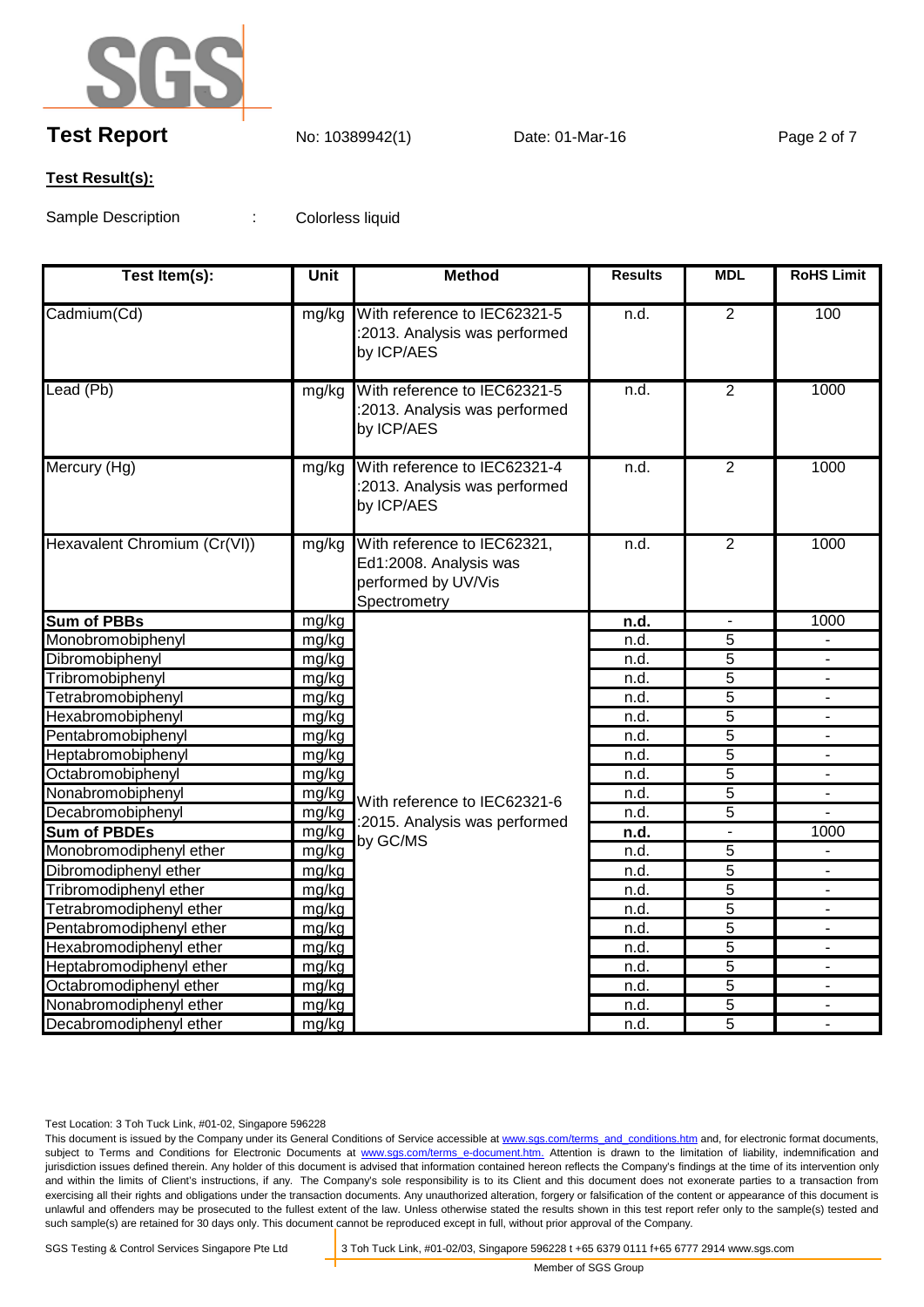

## **Test Report** No: 10389942(1) Date: 01-Mar-16 Page 3 of 7

#### **Test Result(s):**

Sample Description : Colorless liquid

| Test Item(s):                      | Unit  | <b>Method</b>                                                                      | <b>Results</b> | <b>MDL</b> | Limit |
|------------------------------------|-------|------------------------------------------------------------------------------------|----------------|------------|-------|
| BBP (Benzyl butyl phthalate)       | mg/kg | With reference to USEPA 3540C<br>& 8270D. Analysis was<br>performed by GC/MS       | n.d.           | 30         | 1000  |
| DBP (Di-butyl phthalate)           |       | mg/kg With reference to USEPA 3540C<br>& 8270D. Analysis was<br>performed by GC/MS | n.d.           | 30         | 1000  |
| DEHP (Di-(2-ethylhexyl) phthalate) | mg/kg | With reference to USEPA 3540C<br>& 8270D. Analysis was<br>performed by GC/MS       | n.d.           | 30         | 1000  |
| DIBP (Di-isobutyl Phthalate)       | mg/kg | With reference to USEPA 3540C<br>& 8270D. Analysis was<br>performed by GC/MS       | n.d.           | 30         | 1000  |

Note: (1) mg/kg = ppm ; 0.1wt% = 1000ppm

(2) n.d.= Not Detected

(3) MDL = Method Detection Limit

 $(4)$  "-" = Not regulated

(5) \* : Exceeds limit

(6) Reference information: The limits of Benzyl butyl phthalate (BBP), Di-butyl phthalate (DBP),

Di-(2-ethylhexyl) phthalate (DEHP ), Di-isobutyl phthalate (DIBP) as set by G/TBT/N/EU/256 of WTO/TBT .

Remarks: Sample received was totally dissolved by preconditioning method. Lab Analyst(s): Chin , Pheng and ZH

Test Location: 3 Toh Tuck Link, #01-02, Singapore 596228

This document is issued by the Company under its General Conditions of Service accessible at www.sgs.com/terms\_and\_conditions.htm and, for electronic format documents, subject to Terms and Conditions for Electronic Documents at www.sgs.com/terms e-document.htm. Attention is drawn to the limitation of liability, indemnification and jurisdiction issues defined therein. Any holder of this document is advised that information contained hereon reflects the Company's findings at the time of its intervention only and within the limits of Client's instructions, if any. The Company's sole responsibility is to its Client and this document does not exonerate parties to a transaction from exercising all their rights and obligations under the transaction documents. Any unauthorized alteration, forgery or falsification of the content or appearance of this document is unlawful and offenders may be prosecuted to the fullest extent of the law. Unless otherwise stated the results shown in this test report refer only to the sample(s) tested and such sample(s) are retained for 30 days only. This document cannot be reproduced except in full, without prior approval of the Company.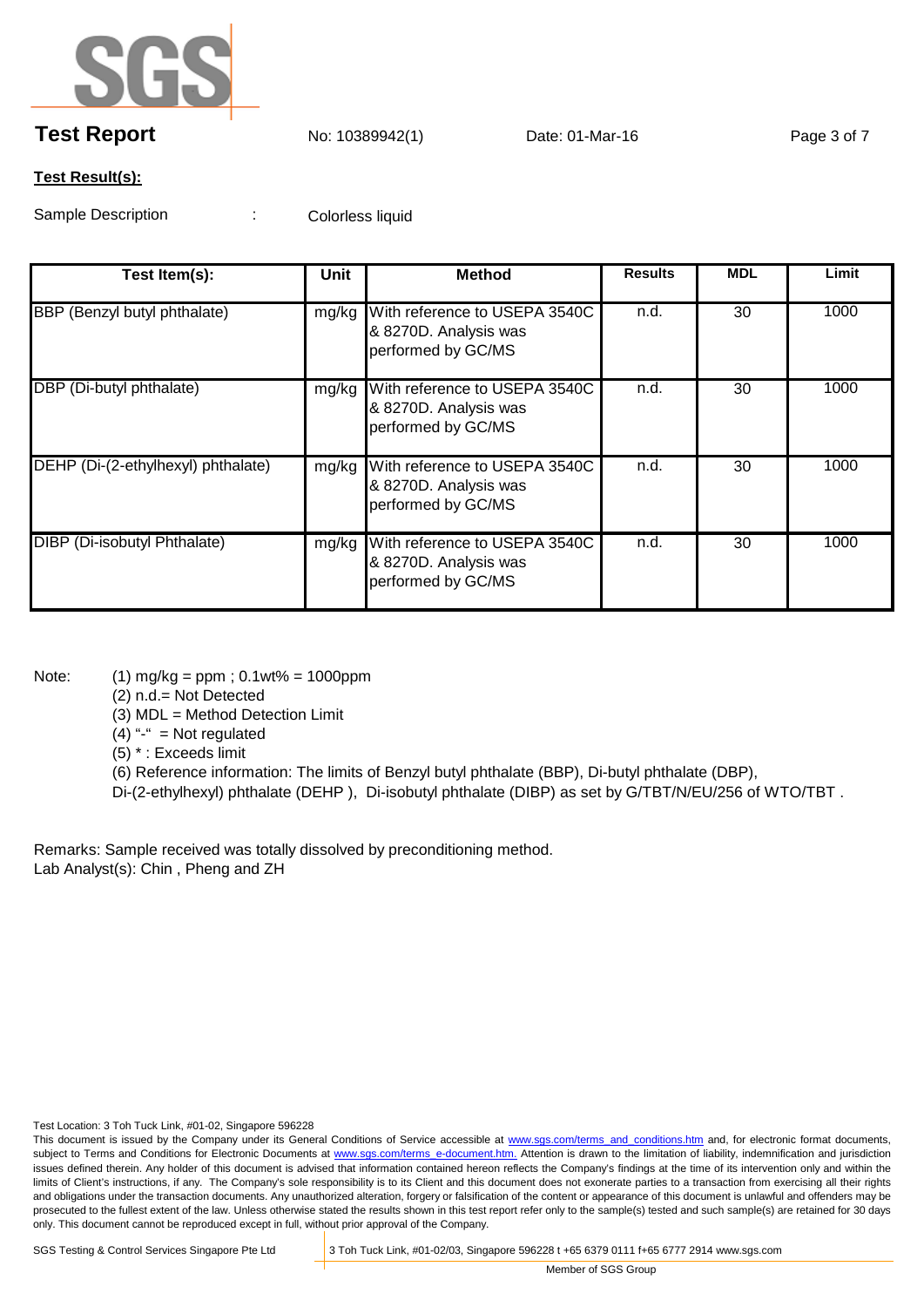

**Sample photo:**  Sample Description :

Colorless liquid

SGS authenticate the photo on original report only



Test Location: 3 Toh Tuck Link, #01-02, Singapore 596228

This document is issued by the Company under its General Conditions of Service accessible at www.sgs.com/terms\_and\_conditions.htm and, for electronic format documents, subject to Terms and Conditions for Electronic Documents at www.sgs.com/terms e-document.htm. Attention is drawn to the limitation of liability, indemnification and jurisdiction issues defined therein. Any holder of this document is advised that information contained hereon reflects the Company's findings at the time of its intervention only and within the limits of Client's instructions, if any. The Company's sole responsibility is to its Client and this document does not exonerate parties to a transaction from exercising all their rights and obligations under the transaction documents. Any unauthorized alteration, forgery or falsification of the content or appearance of this document is unlawful and offenders may be prosecuted to the fullest extent of the law. Unless otherwise stated the results shown in this test report refer only to the sample(s) tested and such sample(s) are retained for 30 days only. This document cannot be reproduced except in full, without prior approval of the Company.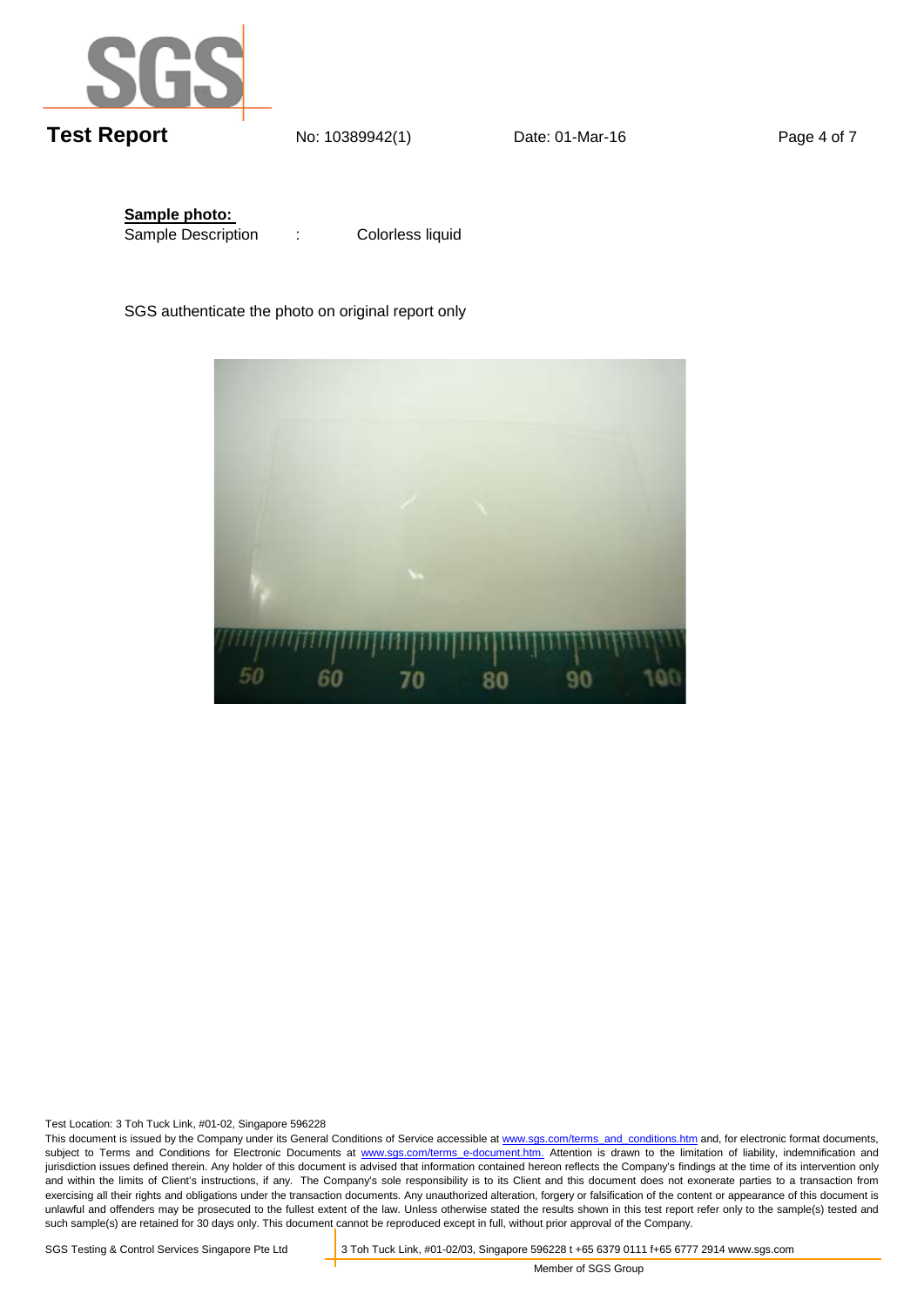

### **Process Flow of IEC 62321 (Pb, Cd, Hg & Cr(VI))**



Remarks: Sample received was totally dissolved by preconditioning method. (CrVl method excluded)

Test Location: 3 Toh Tuck Link, #01-02, Singapore 596228

This document is issued by the Company under its General Conditions of Service accessible at www.sgs.com/terms\_and\_conditions.htm and, for electronic format documents, subject to Terms and Conditions for Electronic Documents at www.sgs.com/terms e-document.htm. Attention is drawn to the limitation of liability, indemnification and jurisdiction issues defined therein. Any holder of this document is advised that information contained hereon reflects the Company's findings at the time of its intervention only and within the limits of Client's instructions, if any. The Company's sole responsibility is to its Client and this document does not exonerate parties to a transaction from exercising all their rights and obligations under the transaction documents. Any unauthorized alteration, forgery or falsification of the content or appearance of this document is unlawful and offenders may be prosecuted to the fullest extent of the law. Unless otherwise stated the results shown in this test report refer only to the sample(s) tested and such sample(s) are retained for 30 days only. This document cannot be reproduced except in full, without prior approval of the Company.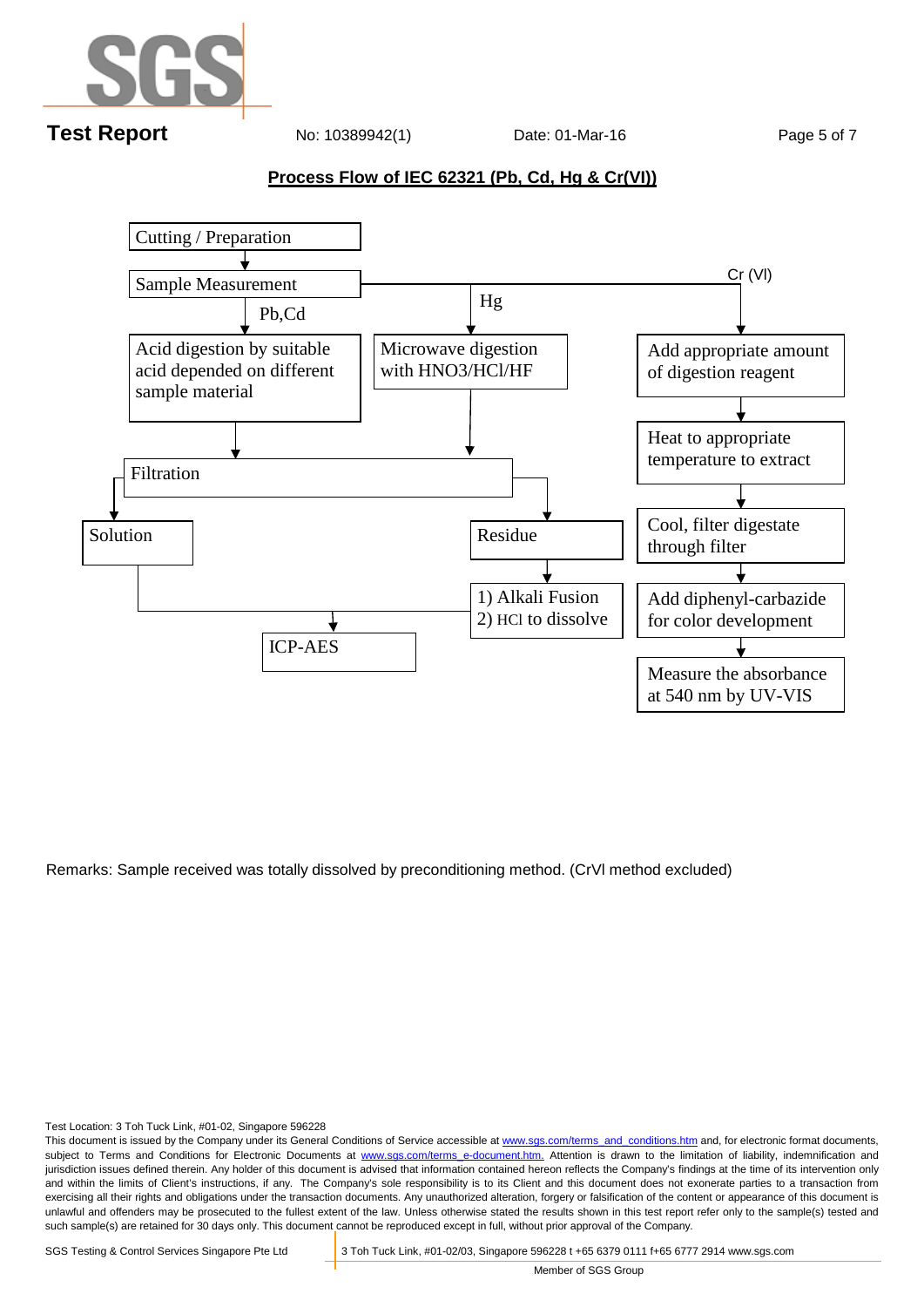

#### **Process Flow of PBBs and PBDEs by GC/MS (IEC 62321)**

First Testing Process → Optional screen process …… Confirmation process ...→



Test Location: 3 Toh Tuck Link, #01-02, Singapore 596228

This document is issued by the Company under its General Conditions of Service accessible at www.sgs.com/terms\_and\_conditions.htm and, for electronic format documents, subject to Terms and Conditions for Electronic Documents at www.sgs.com/terms e-document.htm. Attention is drawn to the limitation of liability, indemnification and jurisdiction issues defined therein. Any holder of this document is advised that information contained hereon reflects the Company's findings at the time of its intervention only and within the limits of Client's instructions, if any. The Company's sole responsibility is to its Client and this document does not exonerate parties to a transaction from exercising all their rights and obligations under the transaction documents. Any unauthorized alteration, forgery or falsification of the content or appearance of this document is unlawful and offenders may be prosecuted to the fullest extent of the law. Unless otherwise stated the results shown in this test report refer only to the sample(s) tested and such sample(s) are retained for 30 days only. This document cannot be reproduced except in full, without prior approval of the Company.